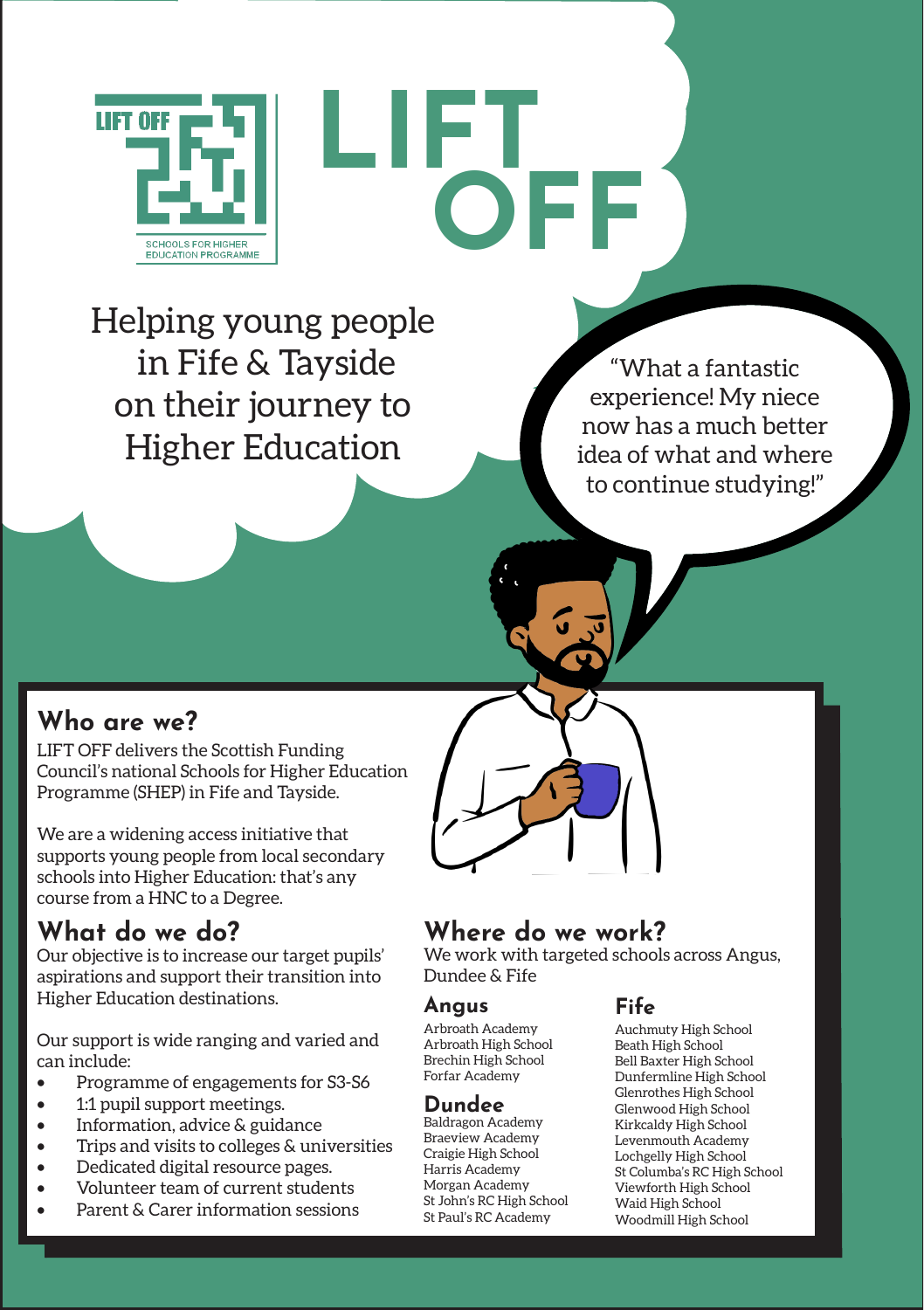## **S6**

#### **S6 Transitions Programme**

A series of in school sessions designed to support the transition to Higher Education. Covering everything from applications, student accommodation & budgeting!

#### **Personal statement Review service**

Core pupils can submit up to three drafts of their personal statement for review and receive dedicated feedback from a member of the team.

### **S5**

#### **LIFT OFF Learning Skills (LOLS)**  Earn a recognised qualification that prepares pupils for study at Higher Education level. Accredited at SCQF Level 6.

#### **Digital support**

All core pupils have access to dedicated online resources, tailored to each stage. Our development workers & student volunteers are on hand to provide individual support.

**S4**

#### **Core Pupil Application** Pupils are selected by school

guidance teams to apply to the LIFT OFF Programme. Pupils must complete an online application, alongside a parent/ carer. Please note places are limited at each school

#### **Core Pupil Profile (CPP)**

1 : 1 meeting to start exploring pupils skills, strengths & interests.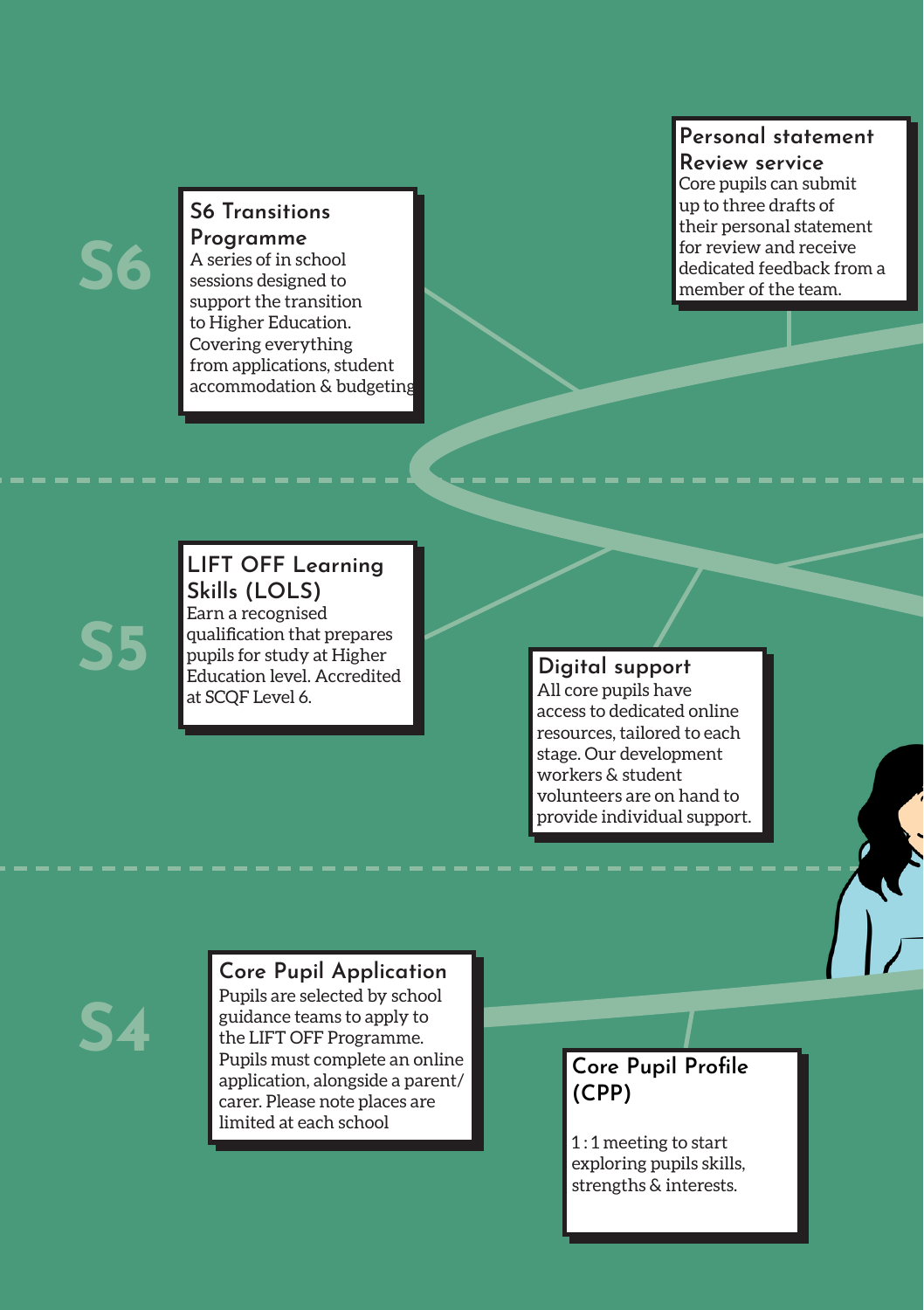

Higher Education (H.E) is learning at college or university starting at SCQF level 7. This ranges from HNC at college to PhD at university.

#### **Individual Action Plan (IAP)**

1:1 meeting to provide tailored information, advice and guidance based on pupils' post school intentions.

LIFT OFF gave me an insight into all my higher education options and gave me support to make informed decisions on my future!

#### **Campus visits**

Visit one of our partner institutions with other LIFT OFF core pupils and meet our student volunteers. It is an opportunity to build skills through workshops, lectures and activities.

#### **LIFT OFF to Success Residential (LO2S)**

A five day, fully funded, residential, staying in student halls of residence at one of our partner HEI's. A chance to experience life as a student and a range of taster sessions at different institutions.